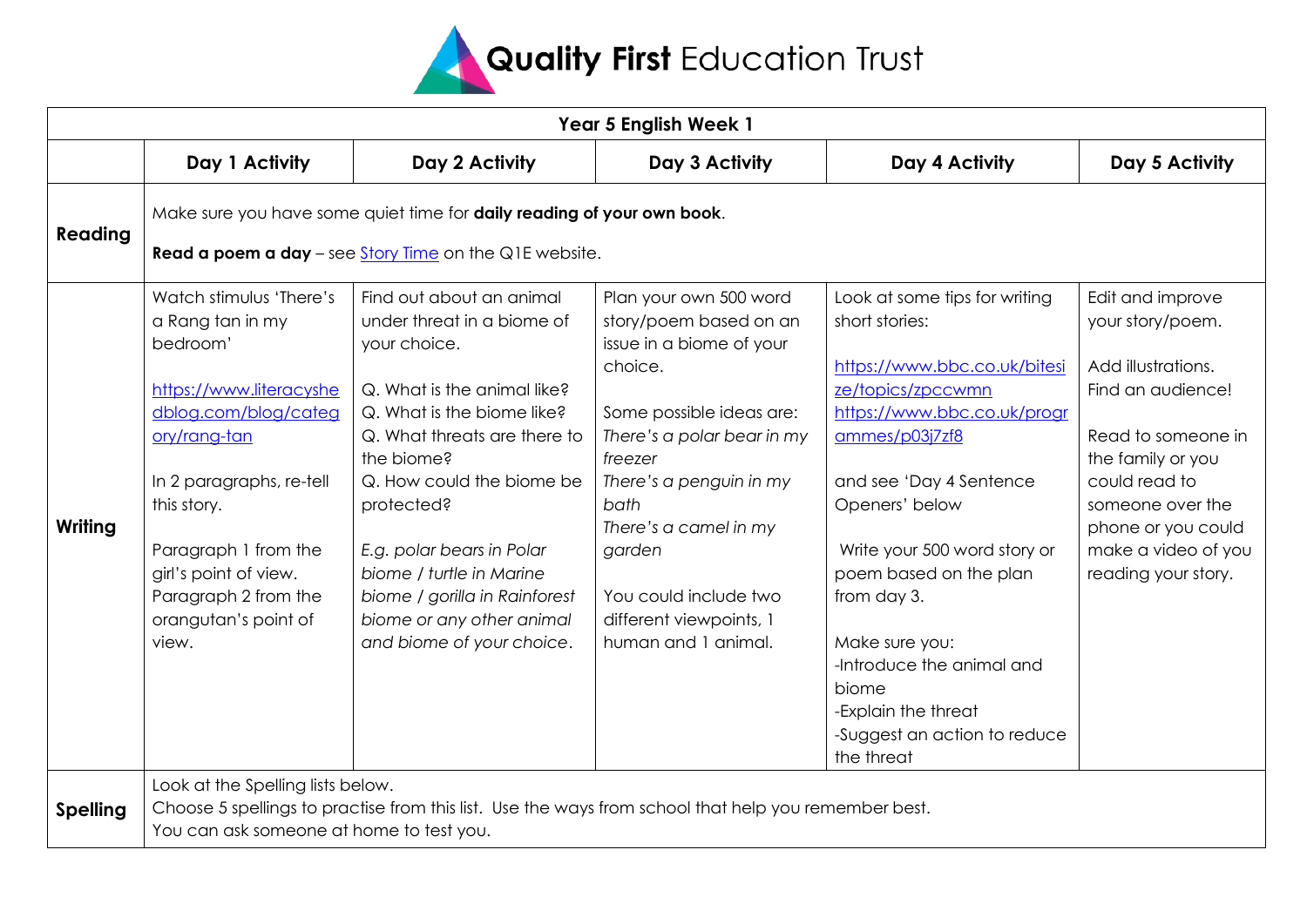## **SENTENCE OPENINGS Nhy not try...**

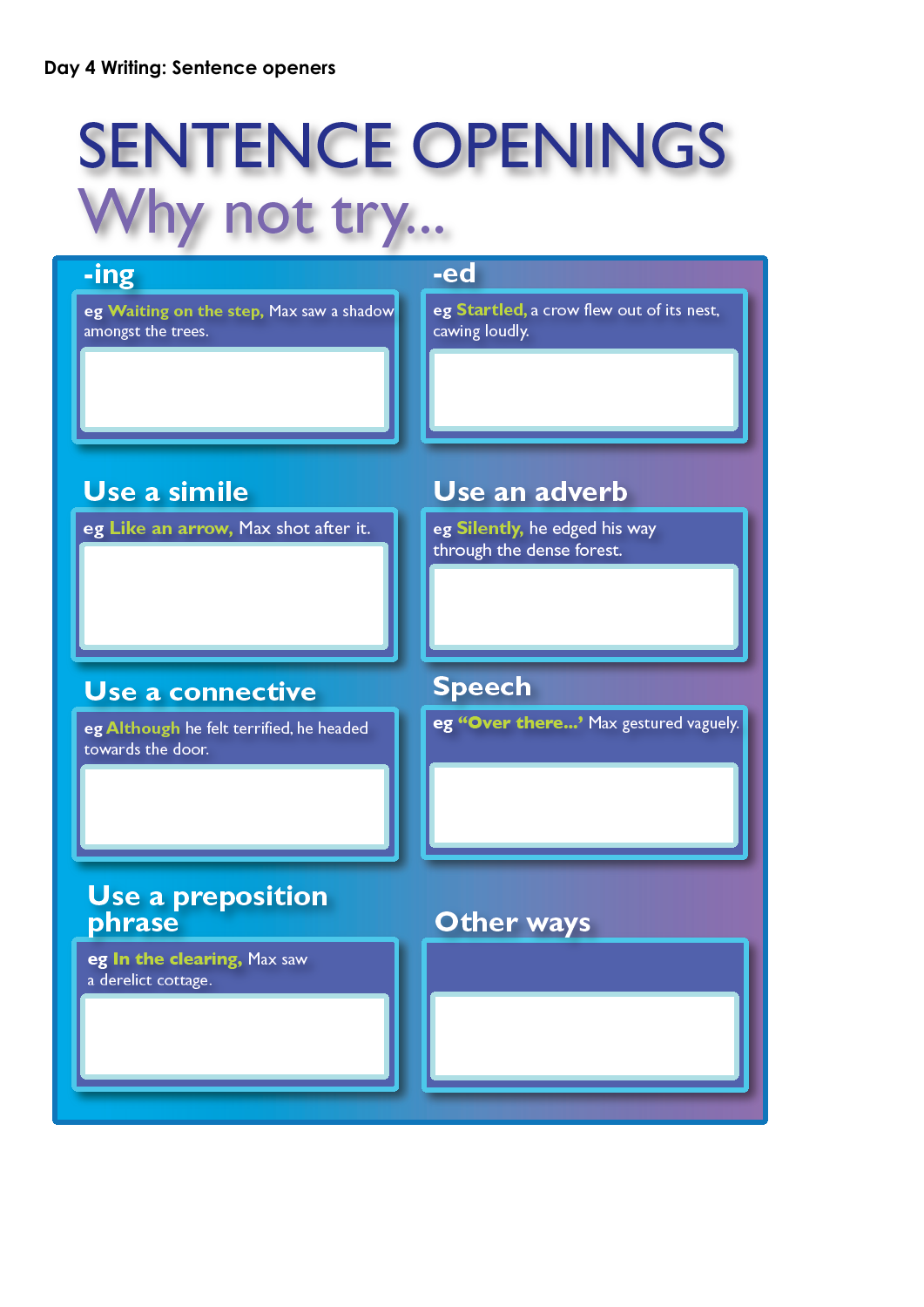## Word list - years 5 and 6

| accommodate              | embarrass           | persuade      |
|--------------------------|---------------------|---------------|
| accompany                | environment         | physical      |
| according                | equip (-ped, -ment) | prejudice     |
| achieve                  | especially          | privilege     |
| aggressive               | exaggerate          | profession    |
| amateur                  | excellent           | programme     |
| ancient                  | existence           | pronunciation |
| apparent                 | explanation         | queue         |
| appreciate               | familiar            | recognise     |
| attached                 | foreign             | recommend     |
| available                | forty               | relevant      |
| average                  | frequently          | restaurant    |
| awkward                  | government          | rhyme         |
| bargain                  | guarantee           | rhythm        |
| bruise                   | harass              | sacrifice     |
| category                 | hindrance           | secretary     |
| cemetery                 | identity            | shoulder      |
| committee                | immediate(ly)       | signature     |
| communicate              | individual          | sincere(ly)   |
| community                | interfere           | soldier       |
| competition              | interrupt           | stomach       |
| conscience*              | language            | sufficient    |
| conscious*               | leisure             | suggest       |
| controversy              | lightning           | symbol        |
| convenience              | marvellous          | system        |
| correspond               | mischievous         | temperature   |
| criticise (critic + ise) | muscle              | thorough      |
| curiosity                | necessary           | twelfth       |
| definite                 | neighbour           | variety       |
| desperate                | nuisance            | vegetable     |
| determined               | occupy              | vehicle       |
| develop                  | occur               | yacht         |
| dictionary               | opportunity         |               |
| disastrous               | parliament          |               |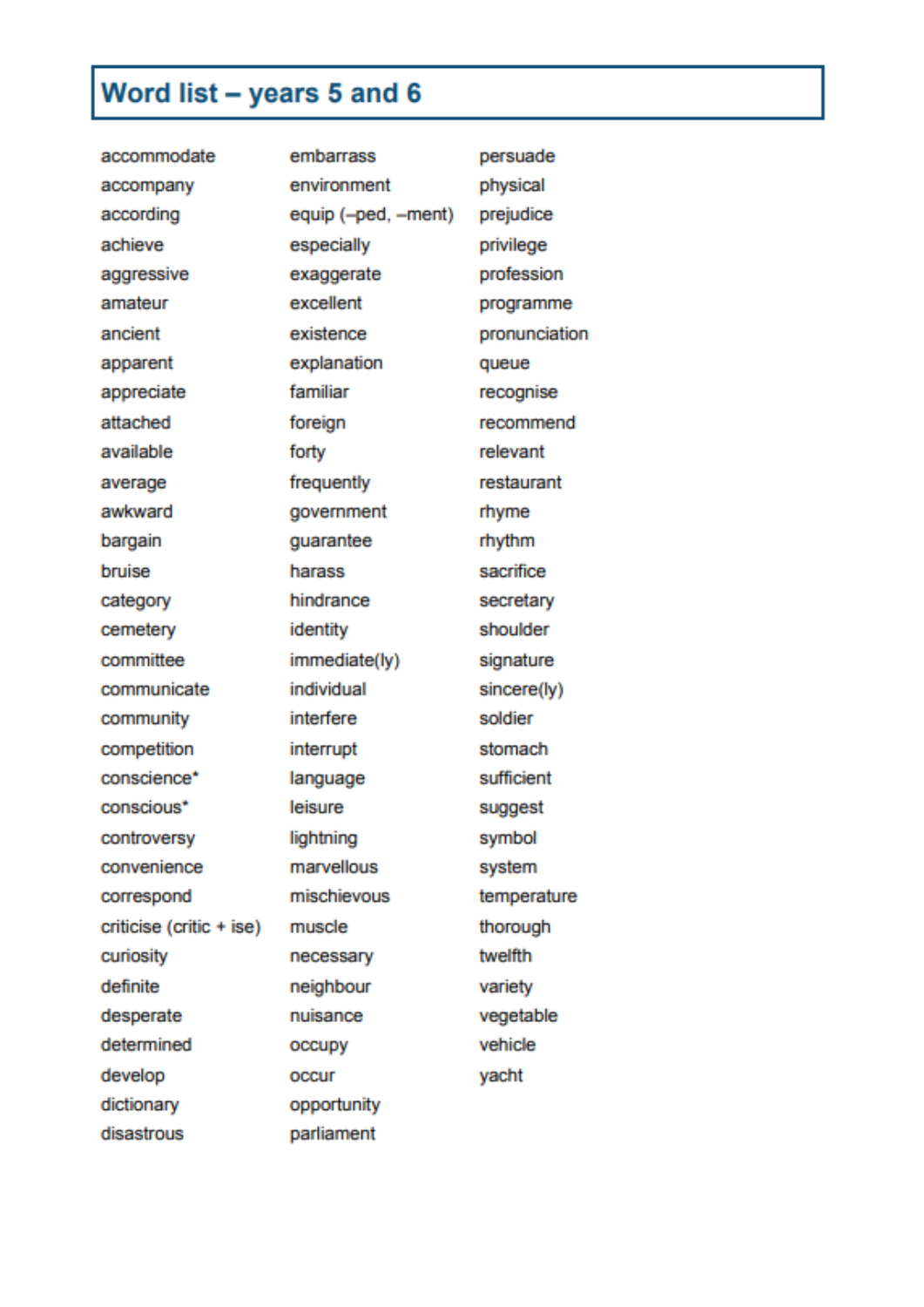## Word list - years 3 and 4

accident(ally) early knowledge actual(ly) earth learn address eight/eighth length answer enough library appear exercise material arrive experience medicine believe mention experiment bicycle minute extreme breath famous natural breathe favourite naughty build February notice busy/business forward(s) occasion(ally) calendar fruit often caught grammar opposite centre ordinary group century guard particular certain guide peculiar circle heard perhaps complete heart popular consider height position continue history possess(ion) decide possible imagine describe increase potatoes different important pressure difficult interest probably island disappear promise

purpose quarter question recent regular reign remember sentence separate special straight strange strength suppose surprise therefore though/although thought through various weight woman/women